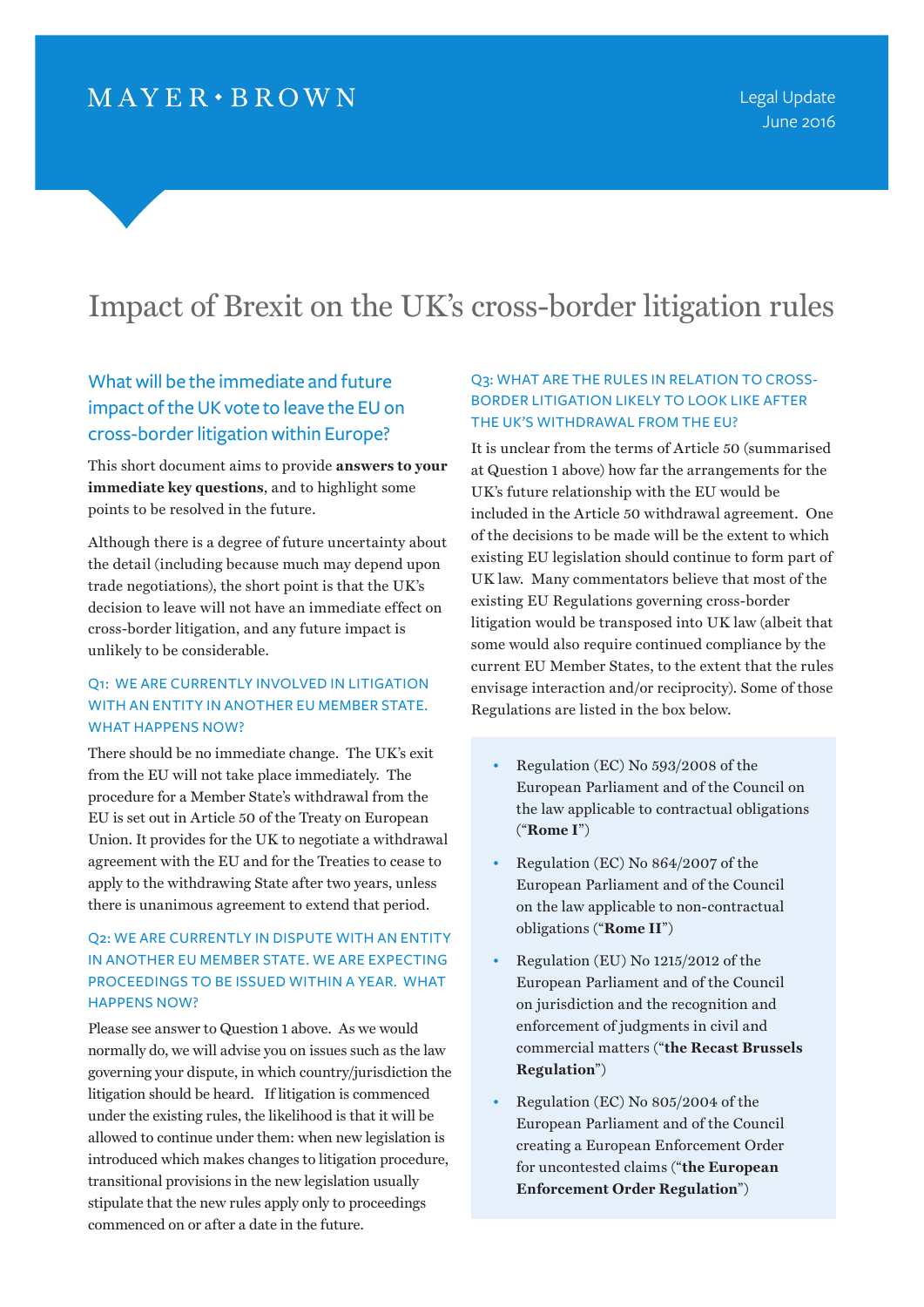- Regulation (EC) No 1896/2006 of the European Parliament and of the Council creating a European order for payment procedure ("**the European Order for Payment Regulation**")
- Regulation (EU) No 1393/2007 of the European Parliament and of the Council on the service in the Member States of judicial and extra-judicial documents in civil or commercial matters ("**the Service Regulation**")
- Council Regulation (EU) 1206/2001 on cooperation between the courts of the Member States in the taking of evidence in civil and commercial matters ("**the Evidence Regulation**")

## Q4: WHAT MIGHT THE CROSS-BORDER LITIGATION FRAMEWORK BE IF THE EXISTING EU REGULATIONS LISTED ABOVE ARE NOT TRANSPOSED INTO UK LAW?

**• Rules on which law will govern contractual obligations**

One option is for the English Courts to revert to the rules which were in force before Rome I. The regime pursuant to the Rome Convention on the law applicable to contractual obligations 1980 is similar to that set out in Rome I, although there are some differences.

**• Rules on which law will govern non-contractual obligations**

One option is for the English Courts to revert to the rules which were in force before Rome II, in this case the Private International Law (Miscellaneous Provisions) Act 1995. This regime is not the same as Rome II. One particular difference is that, unlike Rome II, it does not give the parties an express right to choose the law applicable to non-contractual relationships between them. It seems unlikely that a backward step would be taken however.

**• Rules concerning which country's courts would have jurisdiction to resolve disputes with a UK and EU connection, and rules about what happens when there are parallel proceedings in the UK and an EU Member State**

One option is for the UK to be bound by the Lugano Convention. The Lugano regime is similar to that under the Recast Brussels Regulation, although it does not yet include the greater benefits and clarity for parties which were recently incorporated in to the Recast Regulation. (It is unclear whether the UK, as a former EU Member State, would in fact already be bound by Lugano or would have to accede to it separately.)

**• Rules on enforcement of English court judgments in EU Member State courts and judgments from the courts of EU Member States in England & Wales**

The Lugano Convention mentioned above contains a similar (albeit less streamlined) regime for the enforcement of judgments within the EU to the Recast Brussels Regulation. There is, however, currently no non-EU equivalent to the European Enforcement Order Regulation, nor to the European Order for Payment Regulation.

**• Rules relating to service of English proceedings abroad and service of foreign proceedings in the UK**

At present, there is no requirement to apply for court permission to serve English proceedings out of the jurisdiction if the English courts have jurisdiction under the Recast Brussels Regulation. A similar exemption from having to apply for permission to serve out of the jurisdiction applies to parties to the Lugano Convention.

Service of UK proceedings (and proceedings in a Member State) can currently be effected within the EU using methods pursuant to the Service Regulation. If that Regulation were to cease to apply, the UK is a party to the Hague Convention on the Service Abroad of Judicial and Extrajudicial Documents in Civil and Commercial Matters (1965). As at 24 June 2016, there were 71 Contracting States including most, but not all, of the current EU Member States (and, in respect of the others, service could still be effected using methods which accorded with a bilateral treaty or local law).